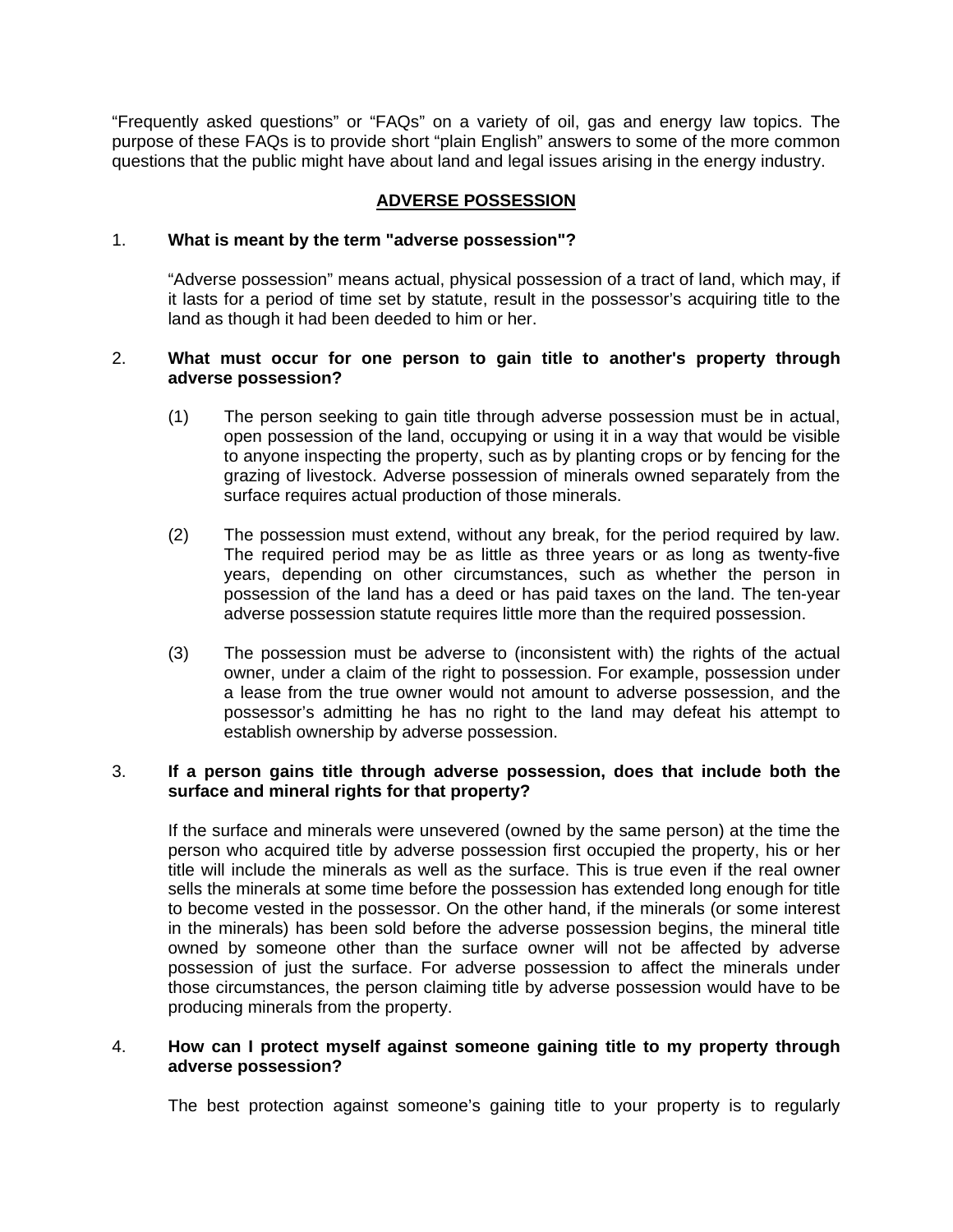inspect the property and take action against anyone using or occupying any part of it for any purpose. If the person refuses to give up the use or possession on request, you must file suit before the end of the period for adverse possession title prescribed by statute, or your land may be lost.

### 5. **Where can I find more information about adverse possession?**

 A lawyer knowledgeable about real property law will be able to give you more information.

## 6. **What information or materials should I gather to make a meeting on this topic with a lawyer most effective?**

 Bring with you copies of all deeds and ownership documents you may have concerning the property, as well as a legal description if you have one available. If possible, construct a timeline of the possession that is in question, identifying all persons who were in possession of the property, and the manner in which they used the property, in as much detail as possible. Be prepared to identify and locate people in the area, particularly those who have lived in the vicinity a long time, who may be able to testify to the use and occupancy of the land during all relevant periods of time.

## **CONVEYANCING**

## 1. **How may I convey mineral rights to someone else?**

 Whether you are making a gift or a sale, mineral rights are usually conveyed (transferred) by a deed naming the seller or donor, and the purchaser or donee, describing the rights being sold or given, and stating that the rights are being granted, given, sold, assigned, conveyed and/or transferred. The instrument may sometimes be called a "conveyance," an "assignment," a "transfer," or some other name or title, but the title is unimportant as long as the purpose and effect are clear.

#### 2. **How should I sign a conveyance document covering my mineral rights?**

 Usually you should sign (and the body of the deed should name you) in the same way your name appears in the document by which you acquired title. This may be an earlier deed to you, a will, or some other document identifying you as the owner. If there is any reason to do otherwise (for example, an error in your name in the deed to you), the conveyance document may include some explanation.

#### 3. **Must my spouse also sign a conveyance document covering my mineral rights?**

 For property in Texas your spouse usually does not need to sign a document conveying your mineral rights. Your spouse would need to join you in signing only if (1) the rights are held in both your names, or (2) the mineral rights are in property that you occupy part of as your home.

#### 4. **Must a conveyance document covering my mineral rights be recorded?**

 Conveyances of mineral rights should be recorded in the local county clerk's office. The purpose is to protect the rights of the new mineral owner by giving public notice of the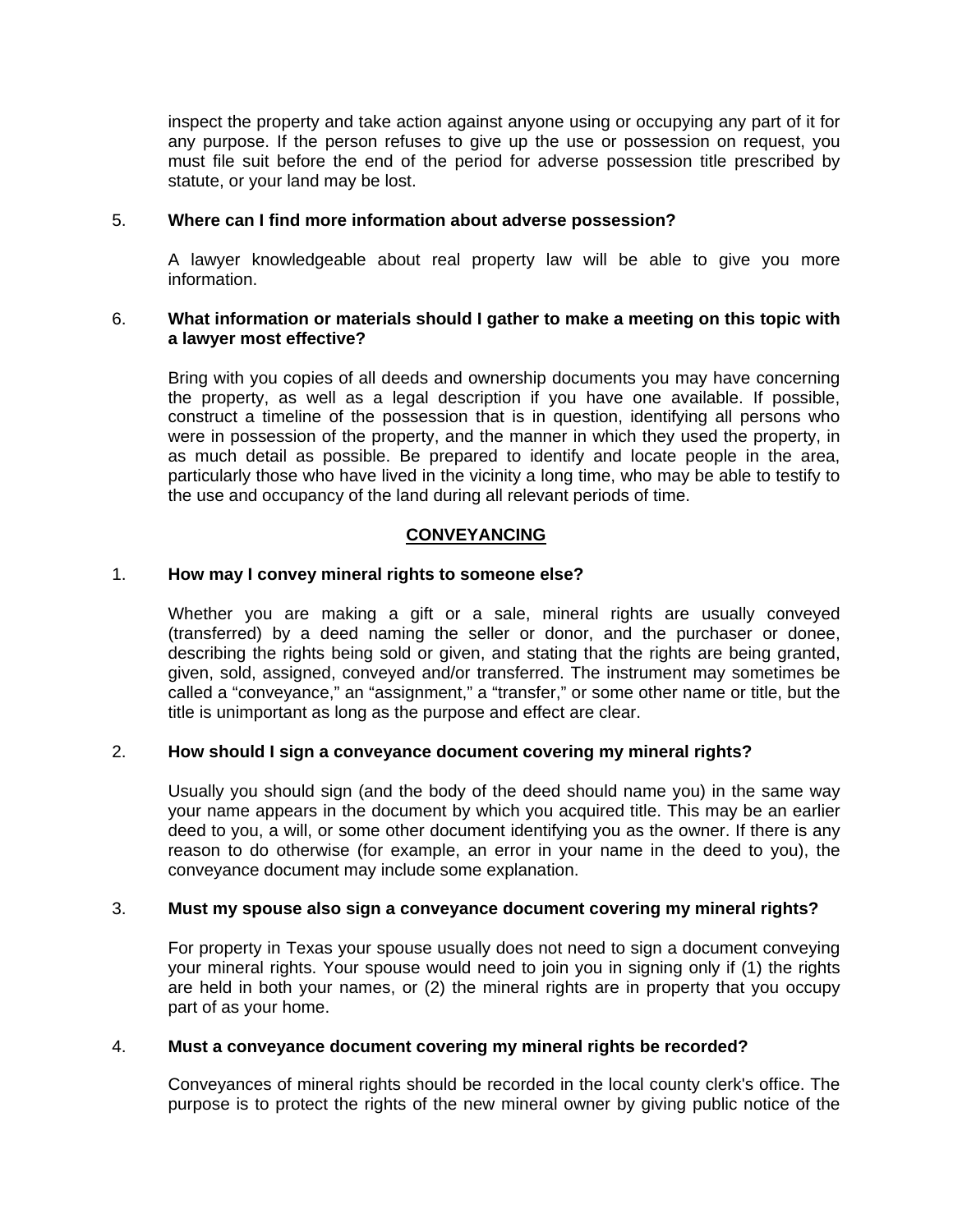transfer. The conveyance is not invalid between the persons who have signed it or received it if it has not been recorded, but recording is important nevertheless.

#### 5. **Must a conveyance document covering my mineral rights be notarized, and, if so, what form of notary acknowledgment should I use?**

 A conveyance is not invalid because it has not been notarized, but it may not be recorded until it has been. Because recording of every conveyance document is important, it is likewise important that the document be notarized. Texas law provides forms of notary acknowledgment certificates for use in conveyances of property located in Texas. Forms designed for use in other states, which may or may not be adequate in Texas, should be avoided. The notary should complete the acknowledgment certificate and place his or her signature and seal on it (except that an out-of-state notary in a state that does not require seals on acknowledgments does not need to use a seal for a Texas document).

## 6. **Where can I find more information about conveyancing of mineral rights?**

 A lawyer knowledgeable in oil, gas and mineral transactional law will be able to give you more information.

### 7. **What information or materials should I gather to make a meeting on this topic with a lawyer most effective?**

 Gather and bring all deeds and other documents in your possession that relate to your interest in the property, as well as a legal description of the land. Be certain ahead of time the exact nature and quantity of the mineral rights you desire to convey. Be prepared to furnish full names and addresses of all persons to be included in each conveyance document.

# **THE DETERMINATION OF MINERAL OWNERSHIP**

#### 1. **What is meant by the term "mineral ownership"?**

 "Mineral ownership" is the ownership of the oil, gas and other minerals within a tract of land, typically including, in Texas, both ownership of the minerals in place and the right to remove and sell them.

#### 2. **How does "mineral ownership" differ from other types of land ownership?**

 Mineral ownership may or may not be in the same persons as other interests in the land. Mineral owners have the right to use the land in exploring for, developing, producing and marketing the minerals, but only to the extent reasonably necessary to do so. All other rights are commonly associated with "surface" ownership, although "surface" rights may extend not only to purely surface uses such as agriculture but also to use of the subsurface for such purposes as disposal of waste water and storage of gas produced elsewhere.

#### 3. **Are "mineral rights" limited to "oil and gas rights?"**

Oil and gas are within the definition of "minerals" or "mineral rights," but "minerals rights"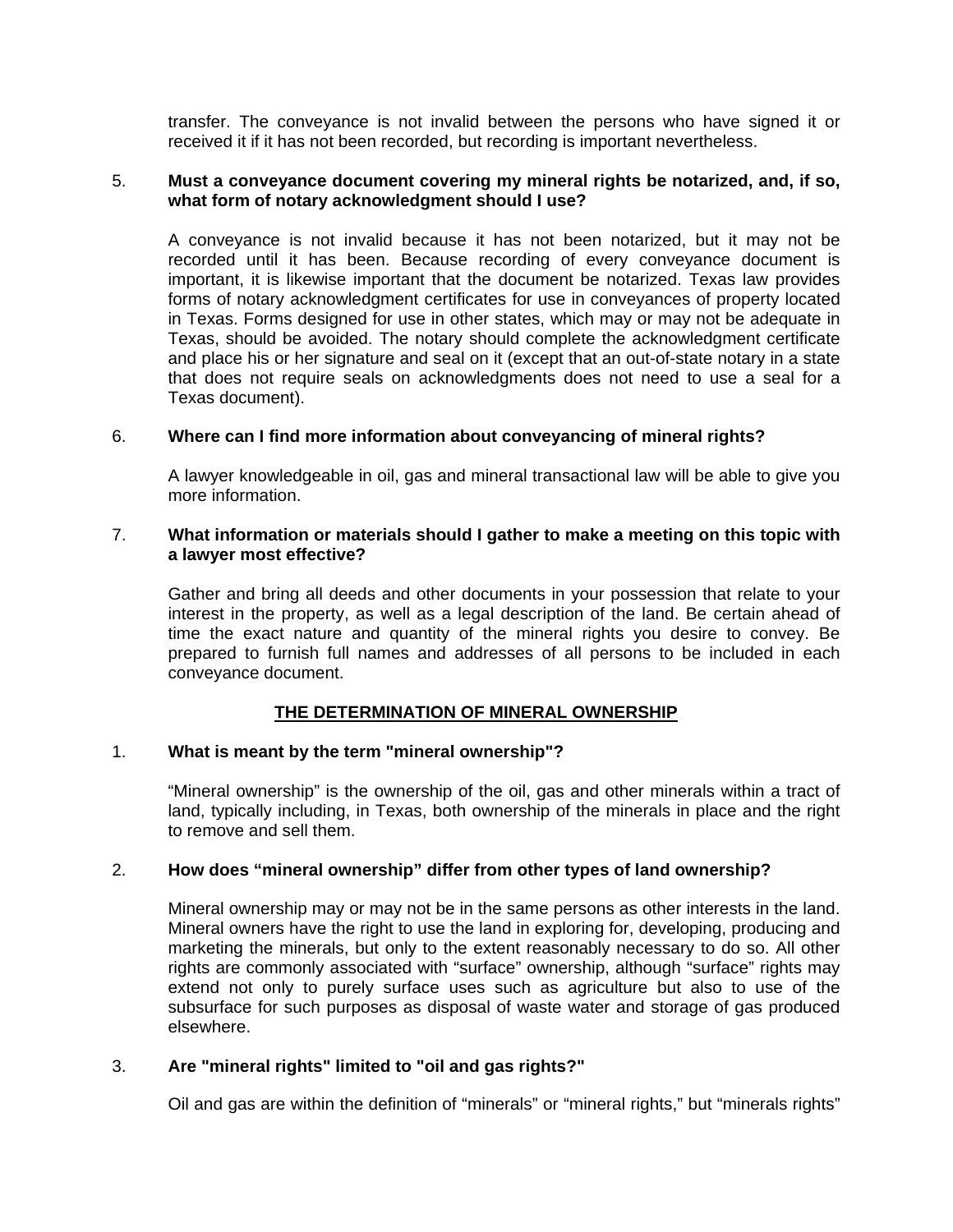include other minerals as well. Generally speaking, under current law the term "minerals," for purposes of determining who has the right to a particular substance in a tract of land, includes all substances within the ordinary and natural meaning of the word, including not only oil and gas but also coal, uranium, metal ores, precious metals and stones, and other substances ordinarily considered mineral in character. Some substances, for example sand, gravel, building stone and water, are considered to belong to the surface estate and are not included in the term "mineral rights" unless by specific definition.

#### 4. **If there is a dispute over land use between the owners of the surface and mineral rights, which rights prevail?**

 Generally, the owner of the mineral rights has the right to use the surface to the extent reasonably necessary to produce the minerals. The mineral owner is said to have the dominant estate, and his or her rights will prevail in the event of an irreconcilable conflict. However, mineral owners are required to have due regard for the rights of surface owners and must accommodate existing surface uses where reasonable alternatives are available.

## 5. **How can I determine who owns the mineral rights under a particular piece of property?**

 Mineral ownership, like surface ownership, can usually be traced through the public records of the county where the land is located. Sometimes additional information must be gathered if the owners have neglected to adequately document transfers of title in the county records. Lawyers and land professionals experienced in investigating and analyzing mineral ownership can determine what the records show and how else to proceed.

# 6. **Where can I find more information about mineral ownership?**

 A lawyer experienced in mineral title examination will be able to give you more information.

#### 7. **What information or materials should I gather to make a meeting on this topic with my lawyer most effective?**

 Gather copies of all deeds and other title documents that are relevant to the ownership issue at hand, as well as a legal description of the land involved. If you have abstracts of title on the land, bring them. Have available, if possible, the names and addresses of anyone involved in any ownership issues you are aware of.

#### **DIVISION ORDERS**

#### 1. **What is a division order?**

 A division order is a contract between the owner of a royalty or other interest in oil and gas (payee) and the company that will be paying for royalty and other production on its sale (payor). The purpose is for the royalty or other owner to verify the decimal fraction of oil and/or gas production (or the sale proceeds of production) the owner is entitled to receive. Generally, a payor who owes you royalty or other payments for oil and gas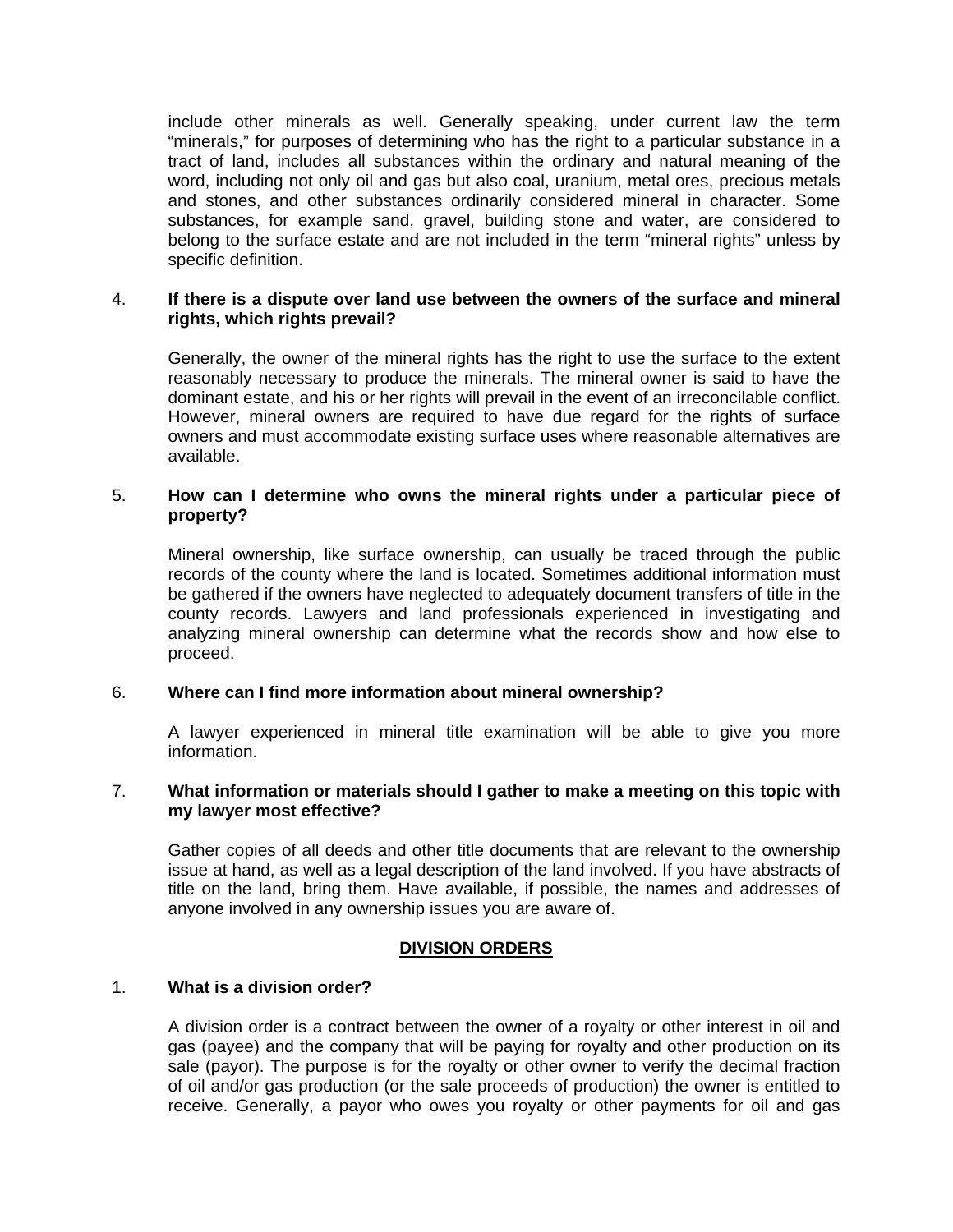production may assume that you will not claim the right to be paid any more than shown in the division order you have signed, and will not be responsible for any greater interest as long as the division order is in effect.

## 2. **May I revoke a division order?**

 A division order, unlike many other contracts, can be revoke unilaterally by either party. This means, for example, that if the royalty owner believes the royalty interest stated in a prior division order is incorrect, the royalty owner can, on his own, cancel the division order by notifying the payor. Any payments due thereafter would not be affected by the division order.

## 3. **Is there a standard form of division order?**

 For many years there was no standard form of division order and each payor had its own form. Now, the Texas legislature has adopted a division order form for oil production. The National Association of Division Order Analysts (NADOA) also publishes a widely used form that covers both oil and gas production. The NADOA form is patterned after and nearly identical to the form contained in the Texas statutes.

## 4. **What laws apply to division orders?**

 If the property is in Texas, Texas law will govern the division order. Texas statutes, laws enacted by the Texas legislature, within Texas National Resources Code chapter 91, restrict the contents of division orders a payor may require you to sign and make it clear that division orders may be revoked. If the well or property it covers are in Texas, you are entitled to insist that a payor's division order include no terms other than those the statutes allow.

#### 5. **Must I sign a division order that has been sent to me in order to receive payment of my mineral or royalty share?**

 A A payor may withhold your payment until it has received a signed division order. The payor may not require a division order, however, that requires much more than is necessary for it to verify the interest you claim to be entitled to. You may insist that the payor submit a division order containing no more than is required by Texas law.

## 6. **What should I do if I disagree with the calculation of my interest shown in a division order?**

 If you disagree with the amount of the interest shown in the division order submitted to you, then you should respond to the payor by describing the interest you are entitled to receive. As best as you are able, you should explain the chain of title into you that creates the interest you believe you are entitled to receive.

# 7. **Where can I find more information about division orders?**

 You can access the NADOA website at www.NADOA.org, or consult an attorney experienced in oil and gas matters.

#### 8. **What information or materials should I gather to make a meeting on this topic with**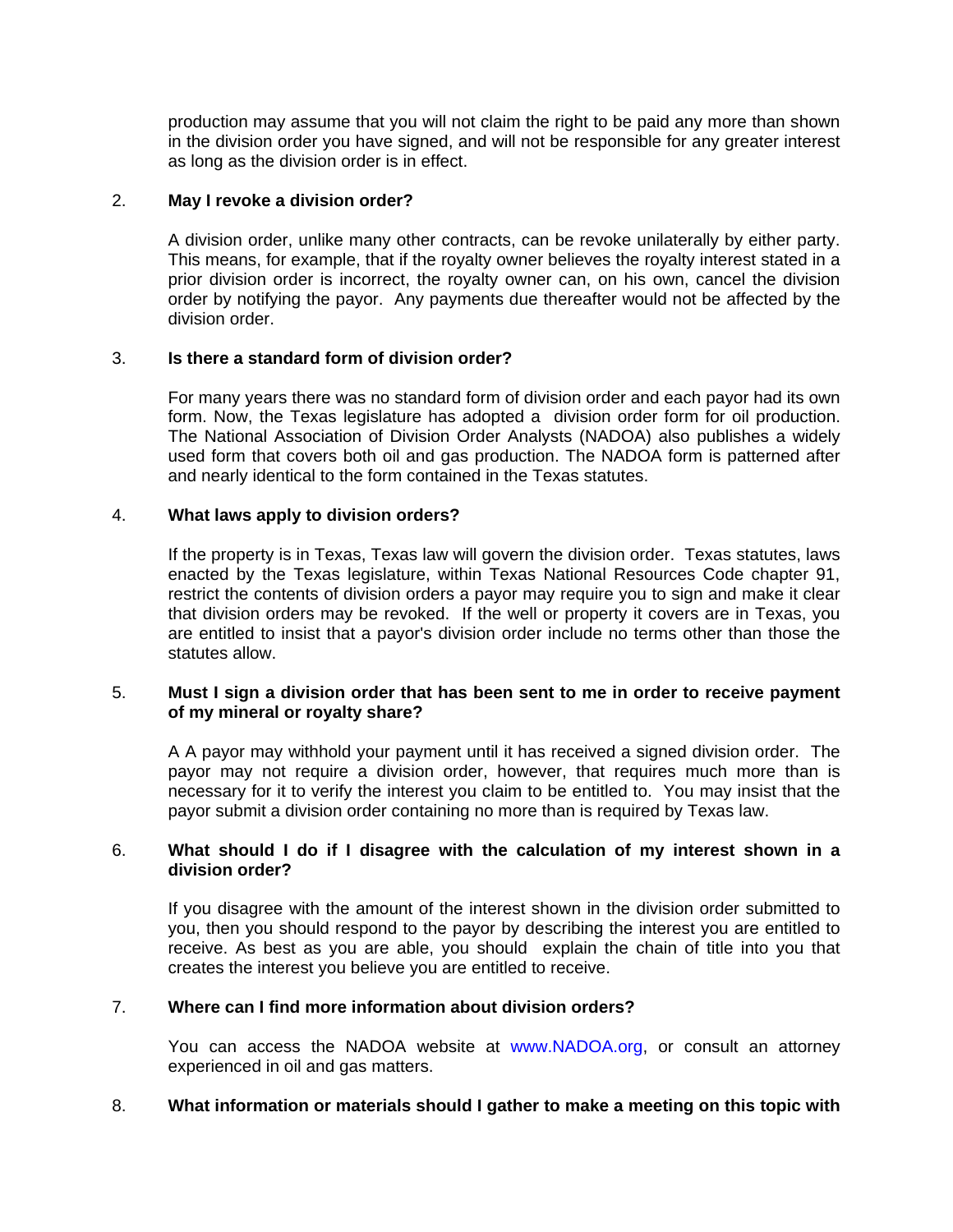#### **my lawyer most effective?**

 The interest in oil and gas sale proceeds you as a royalty owner are entitled to receive is dependent upon the chain of title into you. Take to the lawyer copies of all instruments you have in the chain of title into you, as well as any prior division orders you have signed and any other correspondence previously received by you concerning the payment of royalty.

### **ESCHEAT**

### 1. **What is meant by the term "escheat" and how might it affect mineral rights I may have in a given property?**

 Escheat is the process by which the state collects money and other property that is presumed abandoned. If you own rights in a producing mineral property but the person responsible for disbursing payment for mineral proceeds cannot identify or locate you, the money ordinarily will be held for you. After three years, however, Texas law requires the money held for you to be delivered to the state comptroller. Your underlying right to further proceeds is also presumed abandoned at that point, and any mineral proceeds that accrue afterward will also be paid to the state.

#### 2. **How can I determine if I am entitled to monies for any mineral interests that might otherwise escheat to the state?**

 If you own an interest in mineral property that you believe is producing or has produced but for which you are receiving no payment, you may contact the operator of the property and each purchaser of mineral production from the property, identify yourself and inquire if any unpaid money has accumulated for payment to you. The state comptroller's office maintains a list of mineral owners and their last known addresses for whom it has received funds, which is open to public inspection. By checking the comptroller's list, which can be done by telephone or electronically through the state comptroller's internet website, www.window.state.tx.us/up, and which is published annually in Texas newspapers, you can find out whether any money payable to you has been delivered to the state.

#### 3. **Once monies have escheated to the state, is there any way I may still receive them?**

 Yes, you may file a claim for your money with the state comptroller's office. If your claim is determined valid, the comptroller will pay the money to you.

# 4. **Where can I find more information about escheat?**

 Information is available from the Texas State Comptroller, or you may contact a lawyer familiar with oil, gas and mineral law matters.

#### 5. **What information or materials should I gather to make a meeting on this topic with my lawyer most effective?**

 Gather any information that may identify the property for which you believe money may be held for you, any wells you believe may be producing on the property, and the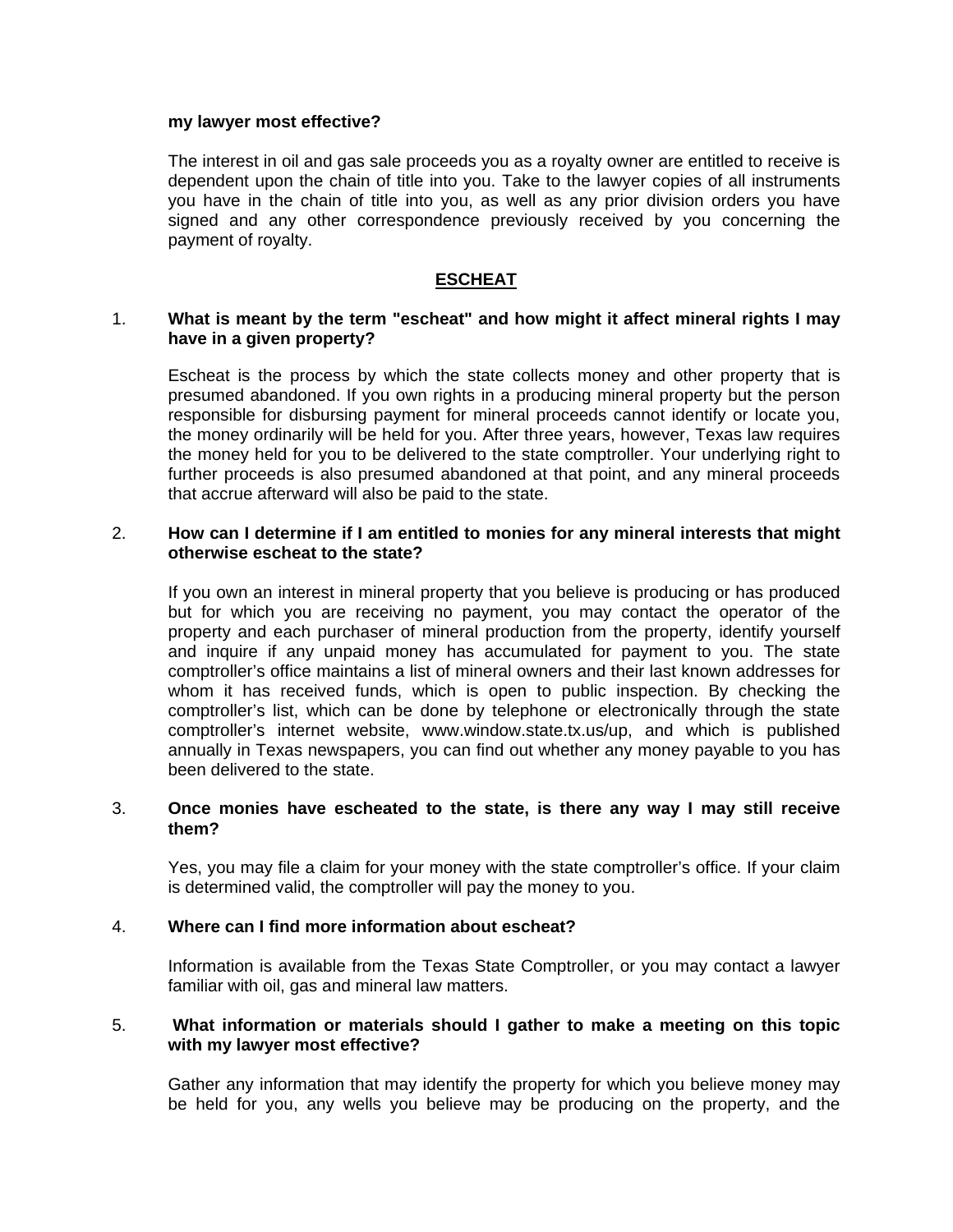operator and purchasers of production. These may include deeds or other ownership documents, check stubs from any payments previously received, division orders, and correspondence with the operator or purchasers of production. If your name has appeared on the state comptroller's list, provide the exact name and city under which it appears.

# **INTESTATE SUCCESSION AND PROBATE**

### 1. **What is meant by the term "intestate" and how does it differ from the term "testate?"**

 The term "intestate" means that a person who has died, sometimes called the "decedent," died without having first executed a will. The legislatures of all states have enacted statutes identifying who inherits an intestate decedent's property. The statutes are referred to as the statutes of "descent and distribution" or "intestate succession."

 That a decedent has died "testate" means that the person, at a time he was mentally competent prior to death, executed a will that can be admitted to probate.

## 2. **If someone dies "intestate," what happens to his or her property?**

 In Texas, the property owned by the decedent is classified as either community property or separate property. Community property is property acquired while married that is not separate property. Separate property is property a person acquired while single, or property acquired during marriage by gift or inheritance, or in exchange for money or other property that is separate property. The community property of a spouse who dies intestate will pass to the other spouse, or to the decedent's children if the spouse is not their other parent. Separate property real estate owned by a decedent with children will pass to his children (and the children of any deceased child), subject to a life estate of 1/3 in his surviving spouse, if any. If a person has died intestate without descendants, his or her separate property will pass to parents, brothers and sisters, or if none to more distant relatives.

### 3. **Do I need a will?**

 Yes, especially if you are not completely satisfied with who will get your property if you die intestate. Having a lawyer to prepare a will in Texas is, under most circumstances, relatively inexpensive. Leaving a will enables you to be sure the survivors of your choosing will receive your property, and Texas law provides relatively streamlined procedures that can make the transfer of property go more smoothly than if you leave no will.

#### 4. **What does it mean to "probate" a will?**

 Probate is the legal process by which a court, usually in the county where the decedent lived, approves the decedent's will. A will does not transfer title to the decedent's property unless and until it has been admitted to probate by the court.

#### 5. **How can I determine whether someone has died "intestate" or "testate"?**

A person dies "testate" if he or she signed a will meeting certain requirements while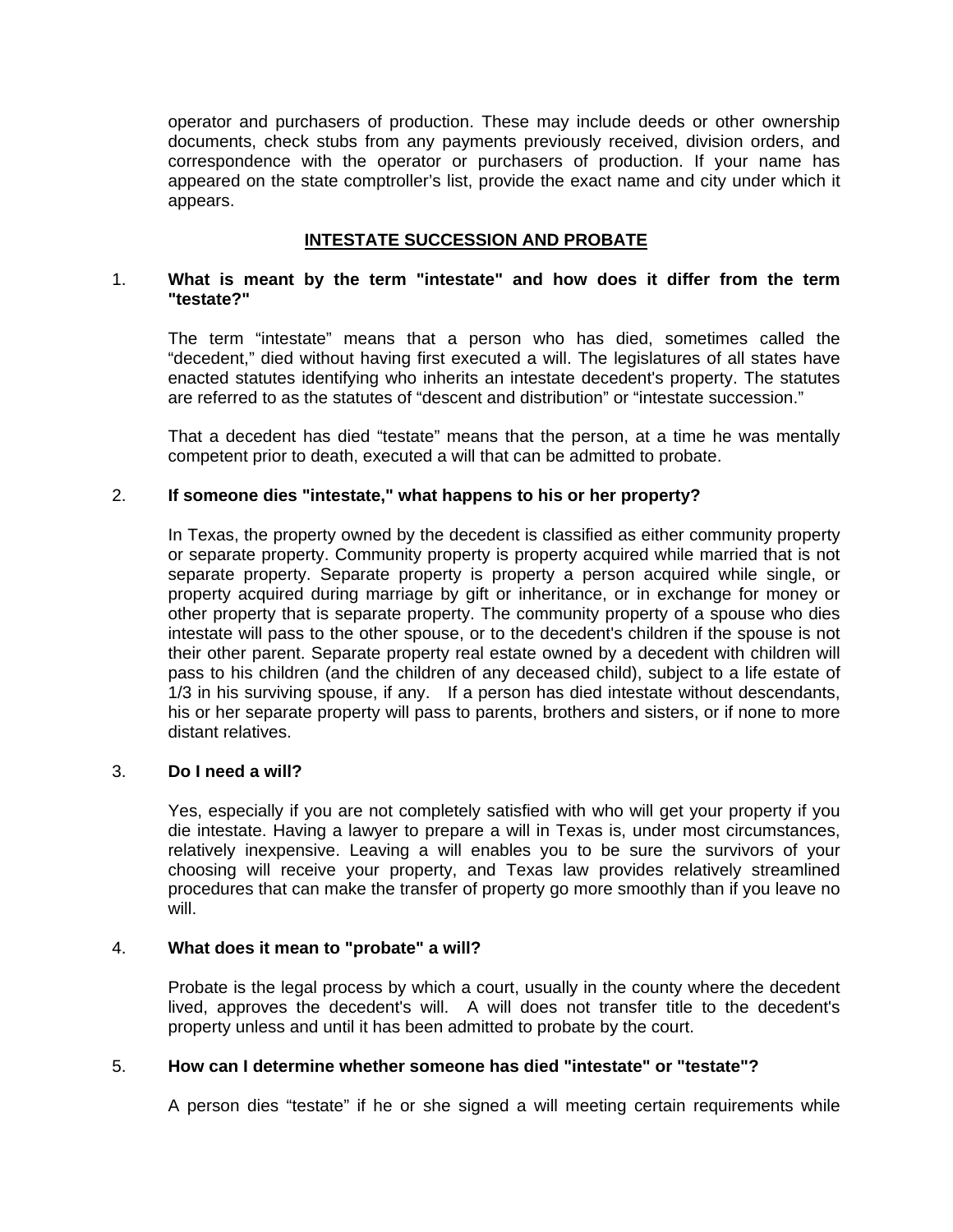mentally competent. In Texas a will generally must be in writing and either signed by the decedent and two or more disinterested witnesses or entirely in the decedent's handwriting.

### 6. **Where can I find more information about intestate succession and probate?**

 In Texas, the statutes concerning intestate succession and wills are contained in the Probate Code. Although they certainly can be read by non-lawyers, an attorney should be consulted for an accurate and complete interpretation and advice.

### 7. **What information or materials should I gather to make a meeting on this topic with my lawyer most effective?**

 Prior to meeting with a lawyer, the family members of a person who has died should collect his or her will, if any, and any of the following that are available:

- a. The title documents relating to all property, such as wills, deeds, bills of sale and certificates of title.
- b. Knowledge of the family history of the decedent, including marriages, children (both living and deceased), and, particularly if there are no children, parents, brothers and sisters and their children.

## **JOINT OWNERSHIP**

## 1. **What is meant by the term "joint ownership?"**

 Any circumstance in which more than one person owns rights in the same property may be referred to as "joint ownership."

#### 2. **What different types of joint ownership are there, and how do they differ?**

 In Texas joint ownership is usually in the form of "cotenancy," also referred to as ownership or tenancy "in common" between two or more owners. This means that each owner has part ownership of the entire property, "undivided," but each owner's interest is separately transferable by deed, will or inheritance.

 Another form of joint ownership is "joint tenancy," sometimes called "joint tenancy with right of survivorship." In this form of joint ownership, if one of the owners dies, his or her interest in the property is extinguished, and the property becomes owned entirely by the remaining joint owner or owners. The owner who has died cannot pass his or her interest by will or inheritance. In Texas this form of ownership usually does not occur unless the deed or other conveyance to the joint owners makes it explicit.

 A wife and husband may jointly own property as "community property." In Texas property acquired by a couple during their marriage generally is community property, except property acquired as a gift or by will or inheritance, or bought with money or property one of the spouses had before marriage. Community property is considered owned by the "community" rather than each spouse individually, but for most purposes may be considered owned by both spouses in equal shares. Community property is subject to special rules and restrictions that do not necessarily apply to other forms of joint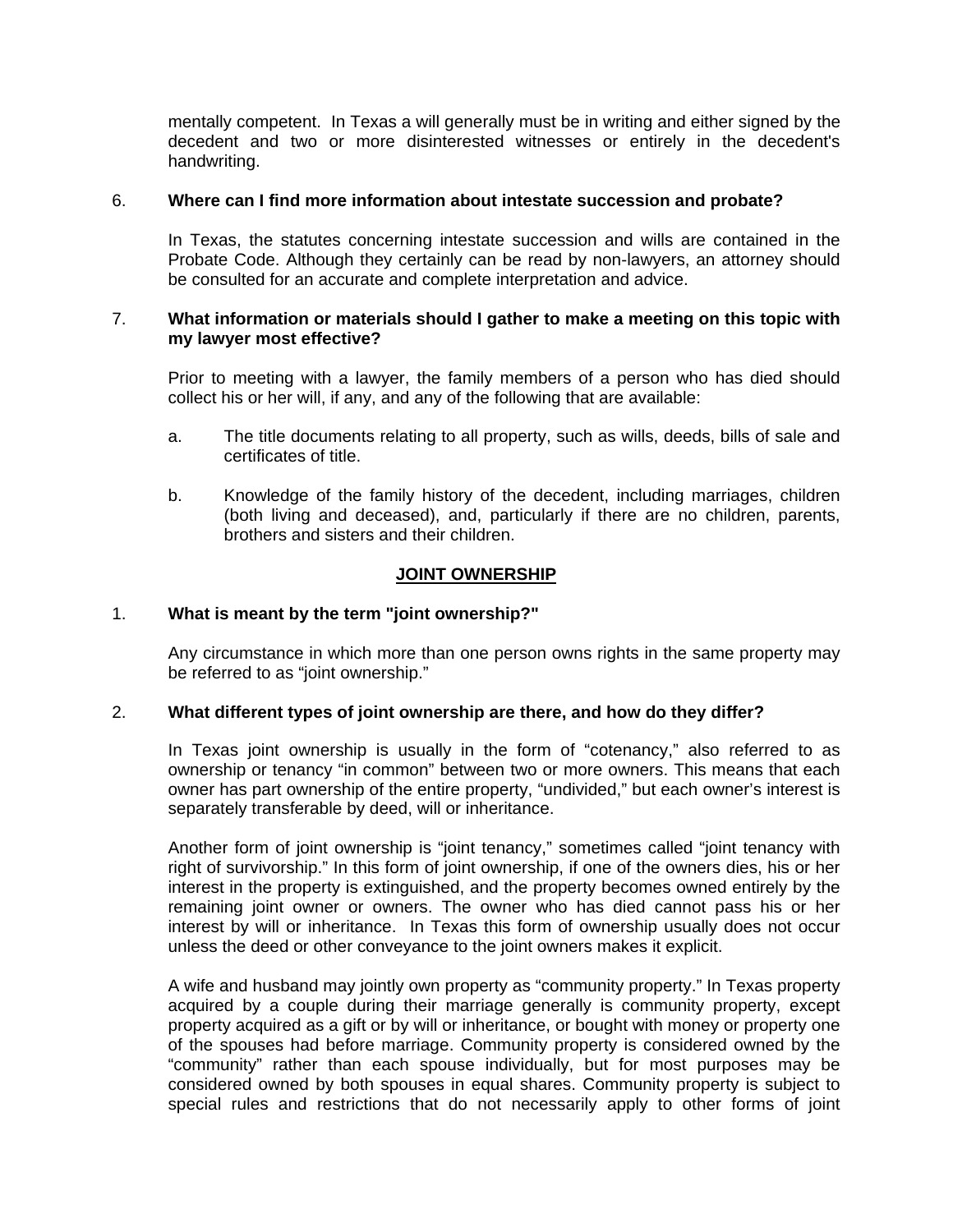ownership.

# 3. **What rights does a joint owner have?**

 Each joint owner has the right to occupy and use the jointly owned property, each and every part of it, but may not exclude the other owner or owners. An owner who makes a profit on the property must account to the other joint owners for their shares. For example, one owner of a tract of land has the right to explore for, drill and produce oil and gas regardless of whether any or all other joint owners participate or consent. If one of the owners drills a successful well, though, he must pay all other owners their shares of oil and gas operating revenues after recovering his costs. By the same token, one joint owner may lease his or her interest in a tract for oil and gas exploration and production to a different lessee, and under entirely different terms, from another joint owner.

# 4. **Can joint owners change their joint ownership rights by signing a written contract?**

 It is possible for owners to change their joint ownership rights. Joint owners may change from one form of ownership to another; in many cases this requires that very specific steps be taken in order to achieve the desired result. Joint owners may "partition" their joint property so that each becomes the owner, by himself or herself, of a particular tract out of the larger jointly owned area. Joint owners may also agree among themselves how the joint property is to be managed and expenses and income shared. In most cases this kind of agreement is unlikely to be effective unless it is in writing. It is strongly recommended that an attorney be consulted by anyone desiring to alter joint ownership rights.

#### 5. **What are some common contracts between joint owners of mineral rights?**

 Joint owners of the minerals or mineral leasehold in a tract of land who desire to develop and operate the land for oil and gas production typically enter into a joint operating agreement. The agreement usually appoints one owner to physically conduct the drilling and other operations, subject to various limitations, and provides for how the owners will share costs and income among each other. It is not unusual for joint owners to consolidate their rights by transfer to a single corporation, partnership, limited liability company, or other entity in order to centralize and simplify management, to shield assets from liability, or to accomplish other purposes.

## 6. **What information or materials should I gather to make a meeting on this topic with a lawyer most effective?**

 Bring copies of any deeds, wills or other documents that have created existing ownership rights in the property. Locate complete names and addresses of all joint owners of the property involved and, if possible, legal descriptions of all land involved in the matter. Make careful notes on the circumstances that have brought you to consult with your lawyer and what result you desire to accomplish or advice you seek.

# **THE OIL AND GAS LEASE**

#### 1. **What is an oil and gas lease?**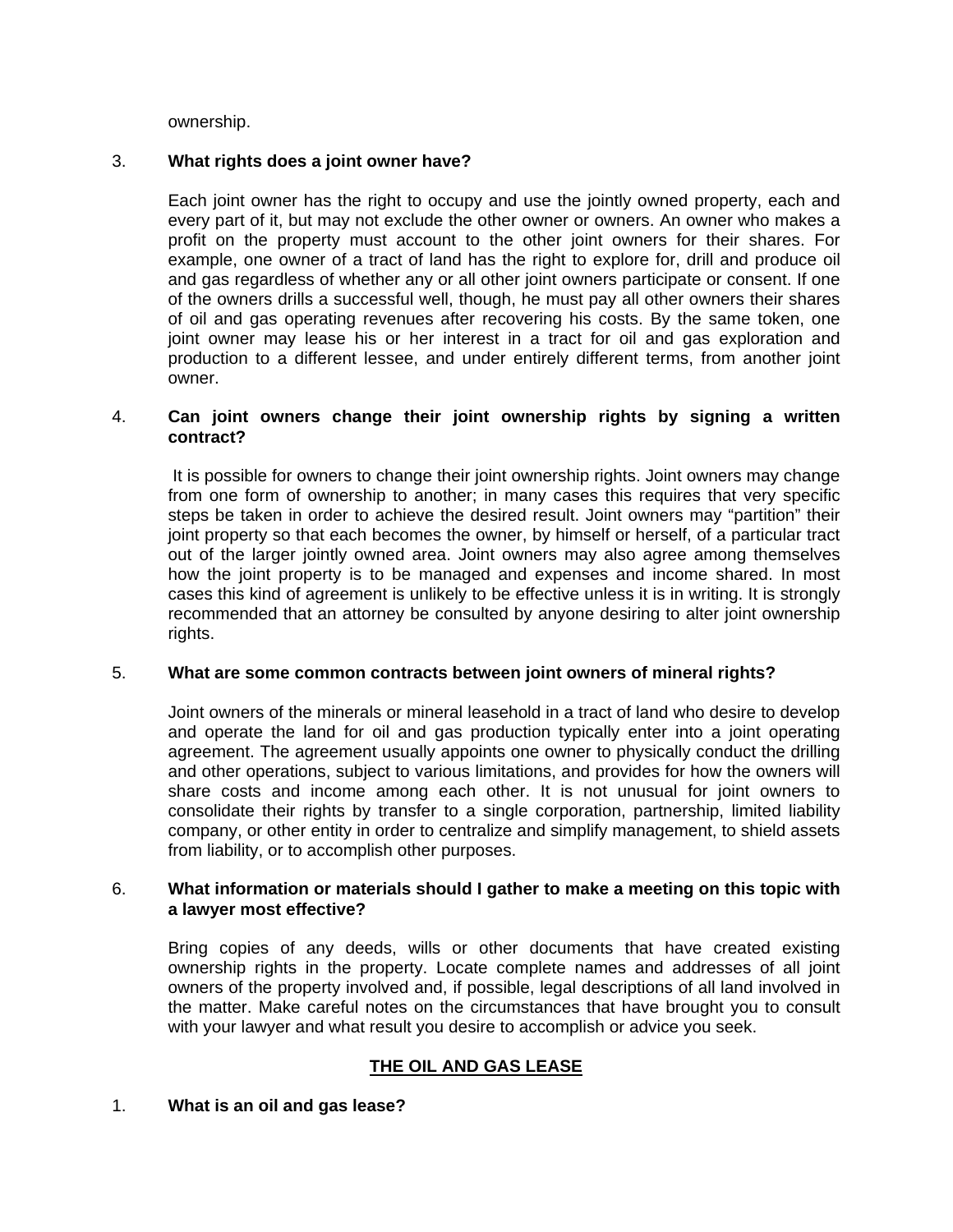An oil and gas lease is both a conveyance and a contract. It is a conveyance because the lessor, by signing, conveys all of his mineral estate to the lessee reserving the right to receive the stated royalty upon actual production and the right to receive the return of the mineral estate upon termination of the lease. It is a contract because it details the terms of the continuing relationship between the lessor and the lessee during the term of the lease.

## 2. **Is there a standard form of oil and gas lease?**

 No. Most leases address the same issues, but the details of the relationship between the parties may vary significantly according to the lease document.

## 3. **What are some of the key provisions in an oil and gas lease?**

- A. The primary term the time period, often three to five years but sometimes only a few months or even days, during which the lease will last without any drilling or other activity.
- B. The secondary term the time period after the primary term, usually stated in the lease as being "as long thereafter as oil and/or gas is produced,"during which the lease will continue because of drilling operations by the lessee or production obtained by the lessee.
- C. The royalty a percentage or fraction of oil and gas production or sale proceeds, usually 1/8 to 1/4 and often the subject of negotiation between the lessor and lessee, which the lessor is entitled to receive free of cost.
- D. The delay rental an amount paid annually, traditionally \$1.00 per acre, for the privilege of deferring drilling operations for another year. Although delay rentals were once a feature of nearly all oil and gas leases, many, if not most, leases now do not require delay rental payment in lieu of drilling and are referred to as being "paid-up."
- E. The shut-in gas royalty an amount, often \$1.00 per acre, that the lessee will pay when it has completed a well capable of producing gas but cannot actually produce the gas because of lack of a pipeline connection, a gas price that is too low (in the lessee's opinion), or some other reason allowed by the lease.

#### 4. **Must I sign an oil and gas lease that has been sent to me?**

 No. Just as a property owner may refuse any other offer, a mineral owner has no obligation to sign any lease tendered to him. The mineral owner/lessor may make a counteroffer by suggesting different or additional lease terms or asking for more bonus money, or he can ignore the offer entirely.

# 5. **What payments will I receive in the event that I sign an oil and gas lease?**

 First, you as lessor should receive a bonus payment, which is usually defined in terms of dollars per acre, such as \$100.00 per acre owned. Secondly, you may receive delay rental payments, traditionally \$1.00 per acre, so that the lessee may defer drilling by one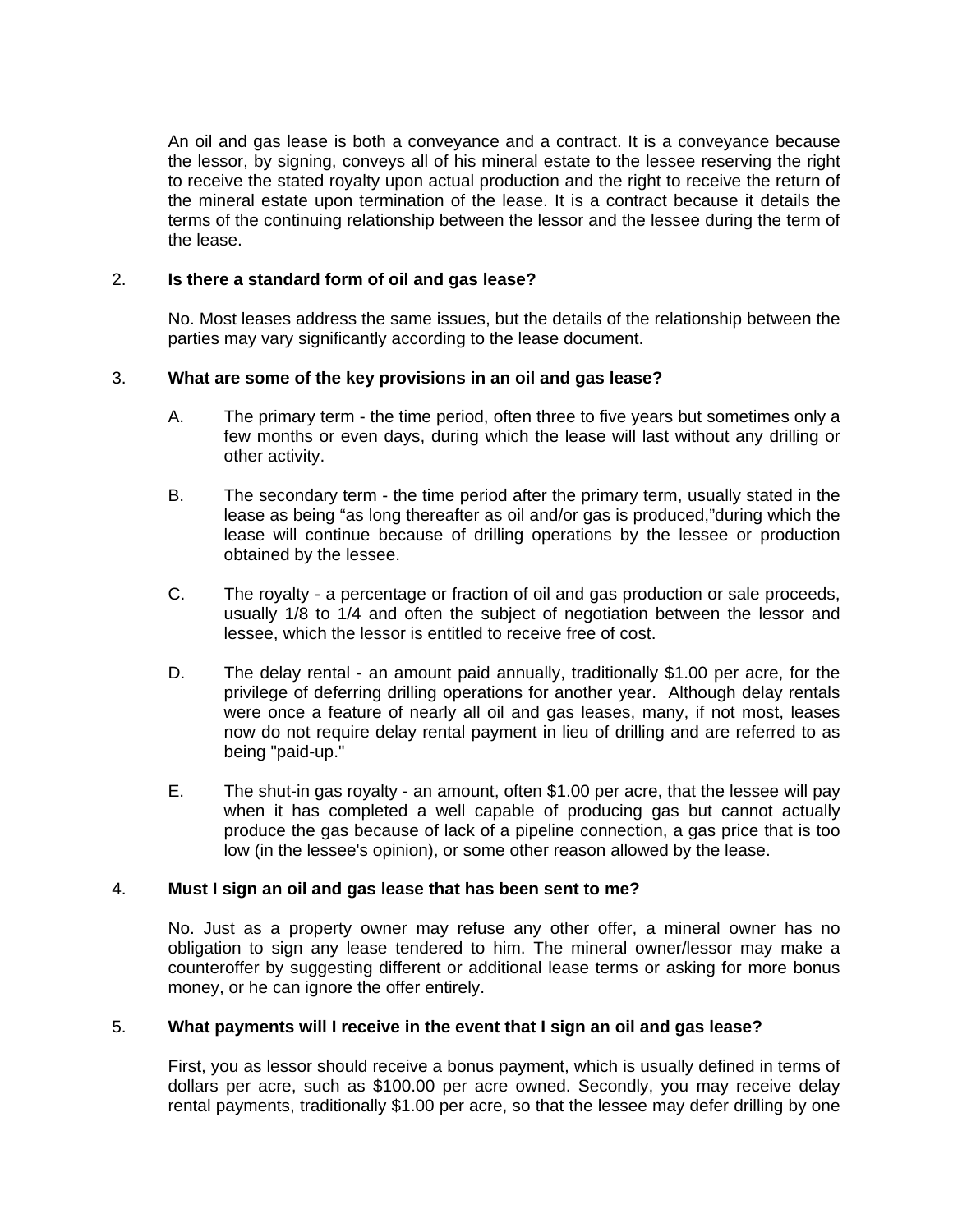year at a time. For example, a three-year lease will require a delay rental payment on or before the beginning of the second year and the third year. Most leases nowadays are "paid-up"; no such annual payment is required regardless of whether drilling has begun. Third, if production is obtained, the lessor receives royalty, as defined above.

#### 6. **How does an oil and gas lease terminate?**

- A. If the lease requires annual delay rental payments, and they are not paid in advance when the lease is signed, the lease terminates if the lessee fails to make the delay rental payment or makes it too late, to the wrong person, or in the wrong amount.
- B. At the end of the primary term, if the lessee is not conducting drilling operations and has not previously completed a producing well, then the lease terminates. Leases may provide for termination as to nonproducing portions of a producing lease at some point in time, for example when the lessee is no longer continuously drilling after the primary term.
- C. If the lessee begins drilling during the primary term and obtains oil or gas production, then the lease terminates in the future when the lease ceases to produce oil and/or gas in "paying quantities." The term "paying quantities" means that, over a reasonable period of time, the lessee's income received from selling the oil and/or gas exceed the lessee's costs in operating the well and producing the oil and/or gas.

# 7. **Must my spouse sign an oil and gas lease covering my mineral rights?**

 Usually no. If title to the mineral estate is in both husband and wife, or if the land is their home, then both must sign. If title is in only one spouse, then that spouse only must sign. However, if both spouses sign when title is in one spouse, then payments of royalty and other payments may be made to both spouses jointly.

# 8. **Must an oil and gas lease covering my mineral rights be recorded?**

 No. An oil and gas lease is effective between the lessor and lessee when executed by the lessor and delivered to the lessee. However, it is in the lessee's interest to record the lease so that all third parties will know that the lessor has granted a lease.

#### 9. **Must the signatures on an oil and gas lease be notarized, and, if so, what form of notary acknowledgment should be used?**

 Notarization of signatures is required for recording. In other words, the lack of notarization does not affect the lease as between the parties, but, if not notarized, the lease cannot be recorded with a county clerk in Texas. Since, as explained in question 8 above, the lessee will want to record the lease, oil and gas leases are routinely notarized. The Texas form for an individual's notarization is:

STATE OF TEXAS (1) COUNTY OF \_\_\_\_\_\_\_\_\_\_ )

This instrument was acknowledged before me on the \_\_\_\_\_\_\_\_ day of \_\_\_\_\_\_\_\_\_\_\_\_\_, 20\_